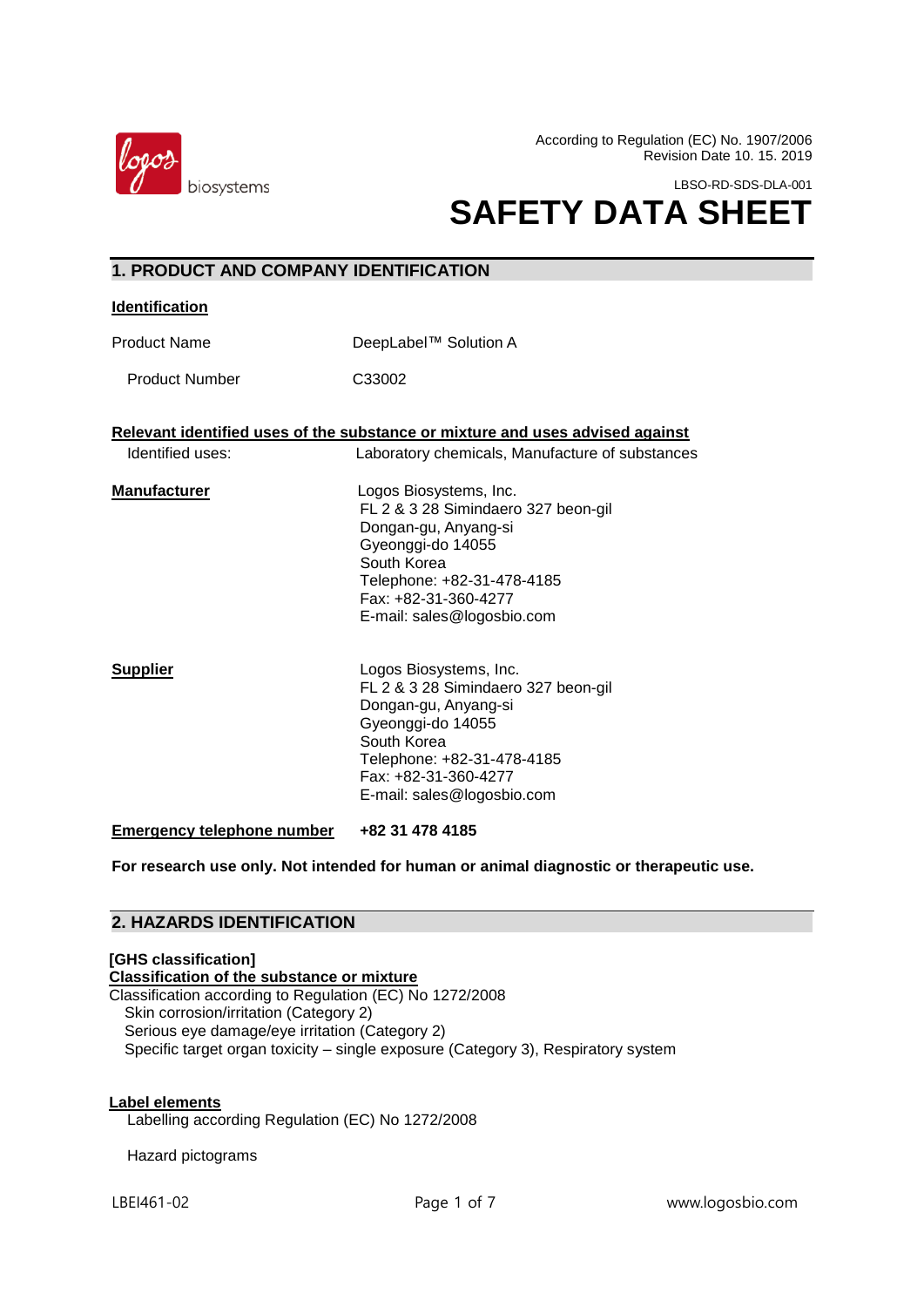

Signal wordWarning

Hazard statements

H315 – Causes skin irritation.

H319 – Causes serious eye irritation.

Precautionary statements

P264 – Wash skin thoroughly after handling. (H302) (H315) (H319) (H372) P270 – Do not eat, drink, or smoke when using this product.

P280 – Wear protective gloves, eyewear, clothing, and face protection. (H315) (H319) (H340) (H350) (H361)

P301 + P312 + P330 – IF SWALLOWED: Rinse mouth. Call a POISON CENTER or doctor/physician if you feel unwell.

P302 + P352 + P312 – IF ON SKIN: Wash with plenty of soap and water. Call a POISON CENTER or doctor/physician if you feel unwell. (H315)

P305 + P351 + P338 – IF IN EYES: Rinse cautiously with water for several minutes. Remove contact lenses, if present and easy to do so. Continue rinsing. (H319)

P337 + P313 – If eye irritation persists: Get medical advice/attention. (H319)

P332 + P313 – If skin irritation occurs: Get medical advice/attention. (H315)

P321 – Specific treatment (see supplemental first aid instructions on this label)

P362 + P364 – Take off contaminated clothing and wash it before reuse.

P501 – Dispose of contents/container to an approved waste disposal plant.

# **Other hazards**

None

# **3. COMPOSITION / INFORMATION ON INGREDIENTS**

# **Mixtures**

| <b>Synonyms</b> | <b>CAS No.</b> | Weight % |
|-----------------|----------------|----------|
| Trade secret    | Trade secret   | >20%     |

# $\overline{a}$ **4. FIRST AID MEASURES**

# **Description of first aid measures**

| In case of eye contact                                                           | Rinse immediately with plenty of water, also under the<br>eyelids, for at least 15 minutes. Immediate medical attention<br>is required.                               |
|----------------------------------------------------------------------------------|-----------------------------------------------------------------------------------------------------------------------------------------------------------------------|
| In case of skin contact                                                          | Wash off immediately with plenty of water for at least 15<br>minutes. Remove and wash contaminated clothing before<br>re-use. Immediate medical attention is required |
| After swallowing                                                                 | Induce vomiting and call for medical help.                                                                                                                            |
| Indication of any immediate medical<br>attention and special treatment<br>needed | No further relevant information available                                                                                                                             |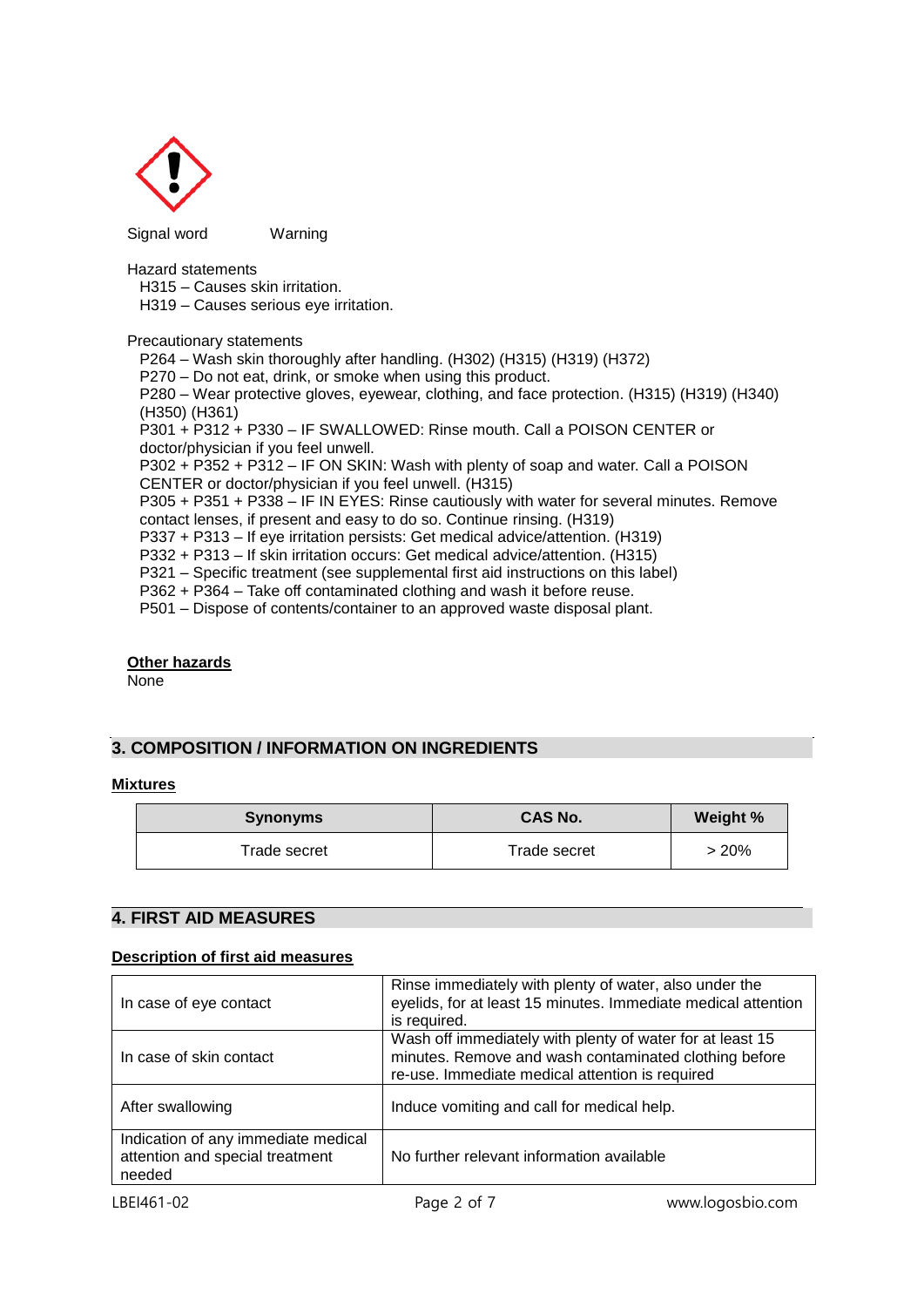# **5. FIRE-FIGHTING MEASURES**

# **Extinguishing media**

# **Suitable extinguishing media**

Use CO<sub>2</sub>, extinguishing powder or water spray. Fight larger fires with water spray or alcohol resistant foam.

# **Special hazards arising from the substances or mixture**

No further relevant information available

# **Advice of fire-fighters**

# **Protective equipment**

As in any fire, wear self-contained breathing apparatus pressure-demand, MSHA/NIOSH (approved or equivalent) and full protective gear.

# **Further information**

No further relevant information available

# **6. ACCIDENTAL RELEASE MEASURES**

# **Personal precautions, protective equipment and emergency procedures**

Avoid contact with skin, eyes and clothing. Use water spray, alcohol-resistant foam, dry chemical or carbon dioxide. Use personal protective equipment.

# **Environmental precautions**

Do not allow to enter sewers/ surface or ground water.

# **Methods and materials for containment and cleaning up**

Take up mechanically and collect in suitable container for disposal. Absorb with liquid-binding material (sand, diatomite, acid binders, universal binders, sawdust).

# **Reference to other sections**

No further relevant information available

# **7. HANDLING AND STORAGE**

# **Precautions for safe handling**

Always wear recommended Personal Protective Equipment (mask, glove).

# **Conditions for safe storage, including any incompatibilities**

Store in cool place. Keep container tightly closed in a dry and well-ventilated place.

# **Specific end use(s)**

No further relevant information available

# **8. EXPOSURE CONTROLS / PERSONAL PROTECTION**

# **Control parameters**

Components with workplace control parameters

# **Exposure controls**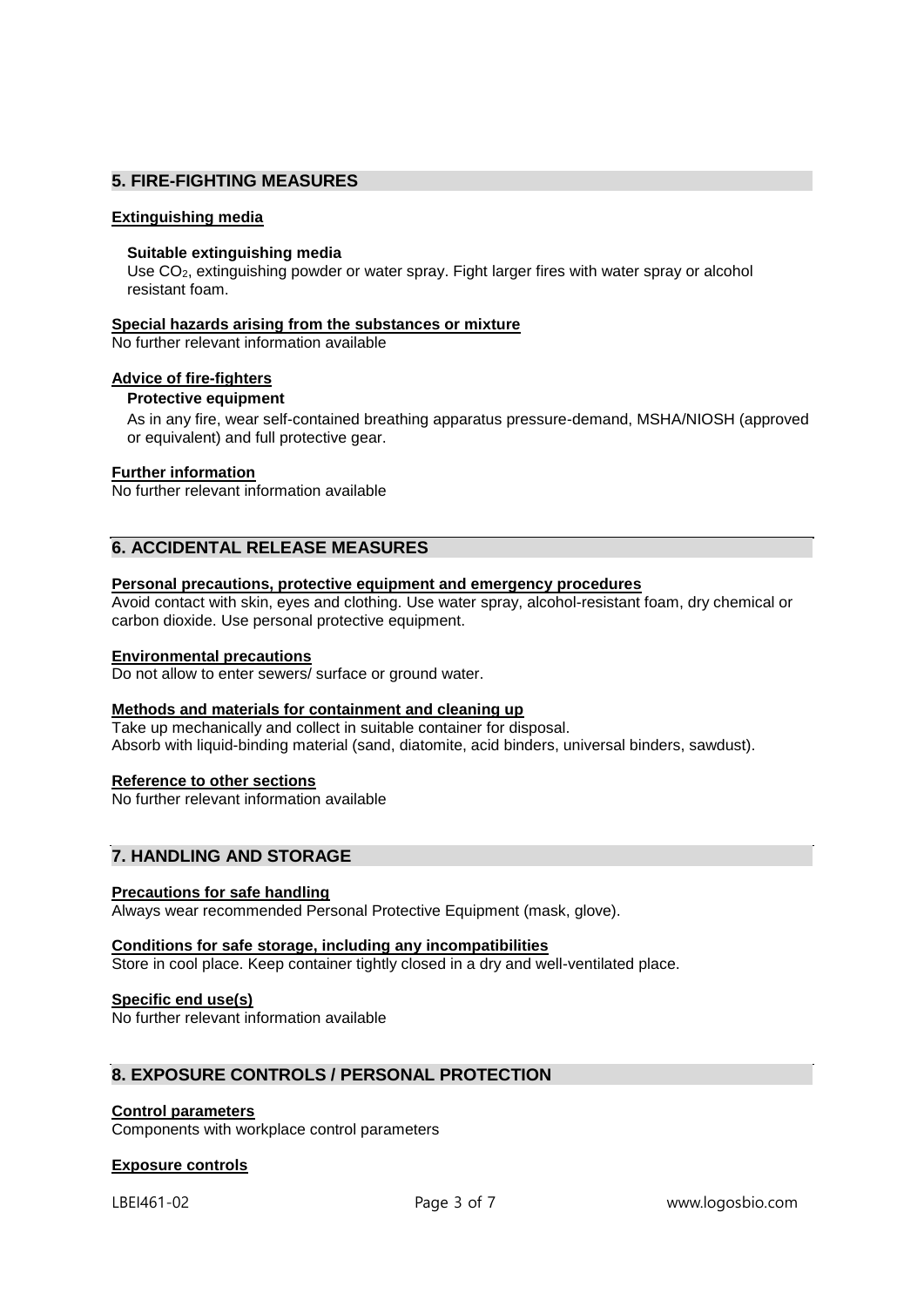# **Appropriate engineering controls**

Avoid contact eyes, skin. Wash hands immediately after handling

# **Personal protective equipment**

| <b>Respiratory protection</b>               | Hood                                                |
|---------------------------------------------|-----------------------------------------------------|
| <b>Hand protection</b>                      | Protective gloves                                   |
| Eye protection                              | Safety glasses                                      |
| <b>Skin and Body protection</b>             | Handle with Protective gloves and wear lab clothing |
| <b>Control of Environmental</b><br>exposure | Hood                                                |

# **9. PHYSICAL AND CHEMICAL PROPERTIES**

# **Information on basic physical and chemical properties**

| Appearance                                   | Form: liquid      |
|----------------------------------------------|-------------------|
| Odour                                        | Odourless         |
| <b>Odour Threshold</b>                       | No data available |
| рH                                           | No data available |
| <b>Melting point/freezing point</b>          | No data available |
| Initial boiling point and boiling range      | 175-181°C         |
| <b>Flash point</b>                           | No data available |
| <b>Evaporation rate</b>                      | No data available |
| <b>Flammability (solid, gas)</b>             | No data available |
| Upper/lower flammability or explosive limits | No data available |
| Vapour pressure                              | No data available |
| Vapour density                               | No data available |
| <b>Specific Gravity/Relative density</b>     | No data available |
| <b>Solubility</b>                            | Fully miscible    |
| Partition coefficient: n-octanol / water     | No data available |
| <b>Auto-ignition temperature</b>             | No data available |
| <b>Decomposition temperature</b>             | No data available |
| <b>Viscosity</b>                             | No data available |
| <b>Dynamic viscosity</b>                     | No data available |

# **10. STABILITY AND REACTIVITY**

# **Stability**

**Stability Stable under recommended storage conditions**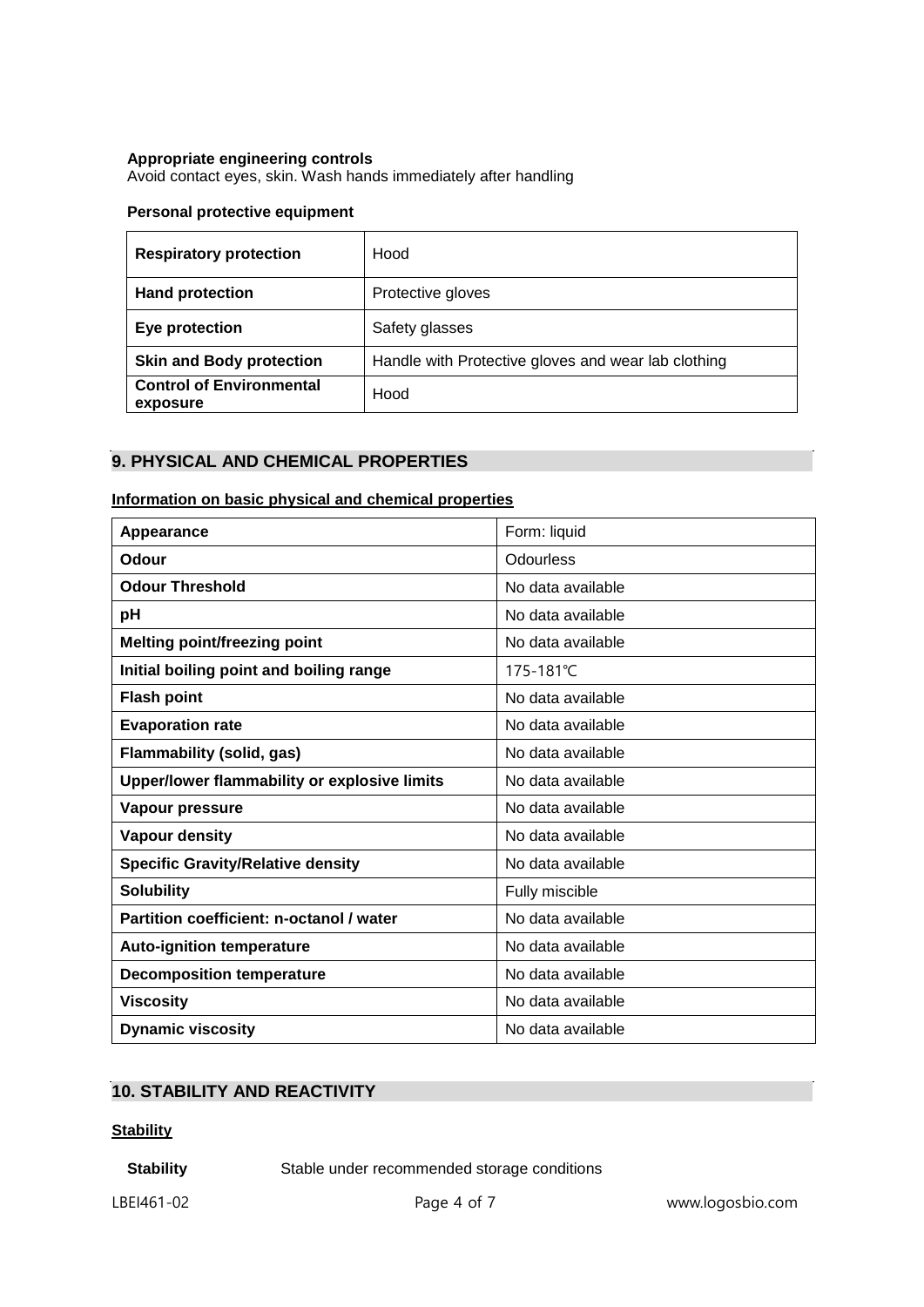# **Possibility of hazardous reactions**

No further relevant information available

# **Conditions to avoid**

No further relevant information available

# **Incompatible materials**

No further relevant information available

# **Hazardous decomposition products**

Hazardous decomposition products formed under fire conditions- Carbon monoxide, Nitrogen oxides (NOx), Sulphur oxides Other decomposition products - No further relevant information available

# **11. TOXICOLOGICAL INFORMATION**

### **Acute toxicity**

No further relevant information available

# **Skin corrosion/irritation**

Irritant to skin and mucous membranes

# **Serious eye damage/eye irritation**

Irritant to eye

# **Respiratory or skin sensitization**

Prolonged or repeated exposure may cause allergic reactions in certain sensitive individuals.

# **Germ cell mutagenicity**

No further relevant information available

# **Carcinogenicity**

No further relevant information available

# **Reproductive toxicity**

No further relevant information available

### **Specific target organ toxicity – single exposure** No further relevant information available

### **Specific target organ toxicity – repeated exposure** Vomiting, Headache

### **Aspiration hazard** No further relevant information available

### **Potential health effects** No further relevant information available

# **Additional Information**

No further relevant information available

# **12. ECOLOGICAL INFORMATION**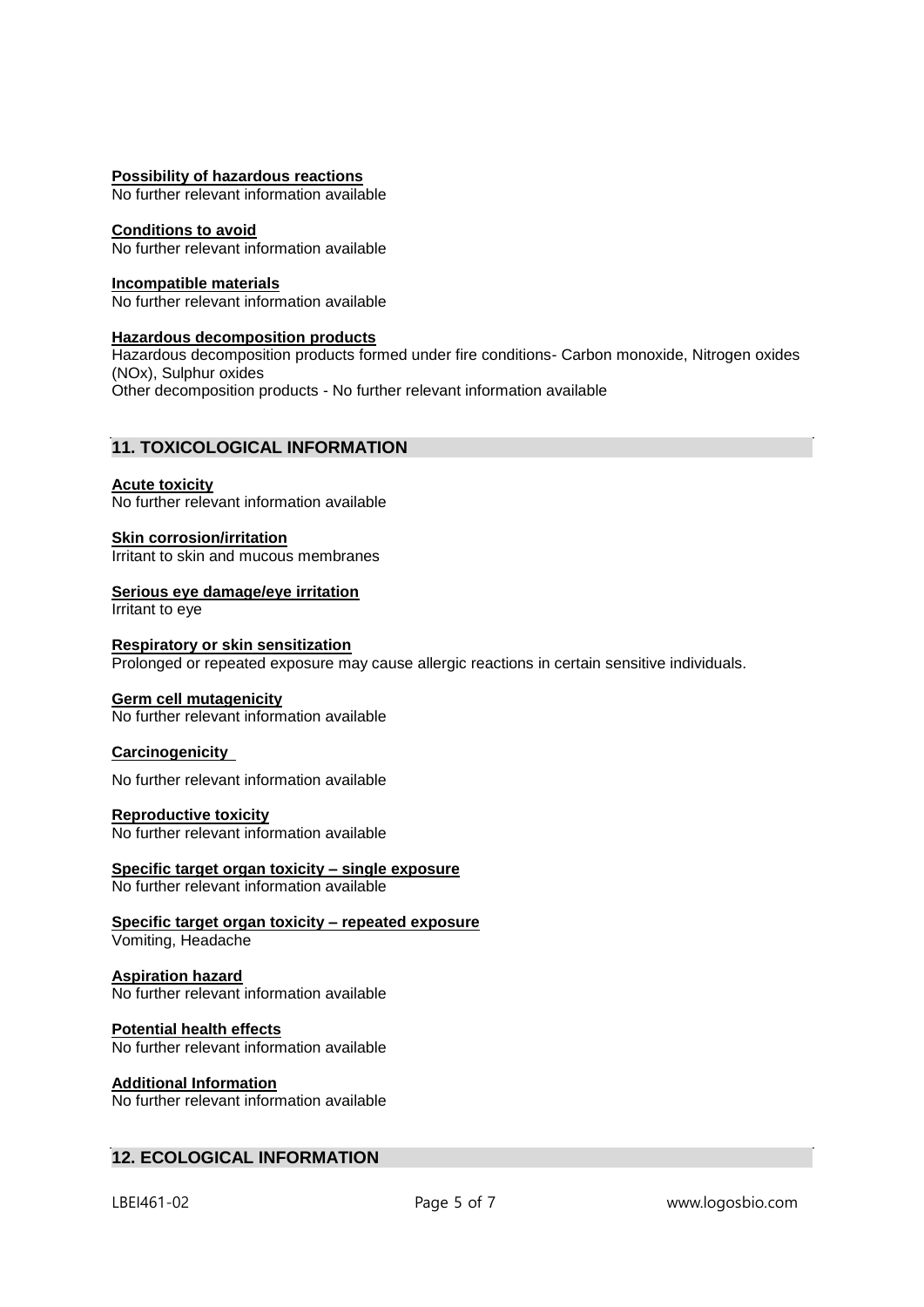**Toxicity** No further relevant information available

**Persistence and degradability** No further relevant information available

# **Bioaccumulative potential**

No further relevant information available

### **Mobility in soil**

No further relevant information available

**Results of PBT and vPvB assessment** No data available

### **Other adverse effects**

No further relevant information available

# **13. DISPOSAL CONSIDERATIONS**

# **Waste treatment methods**

**Product** Hand over to hazardous waste disposer

**Contaminated packaging** Accord to official regulations

# **14. TRANSPORT INFORMATION**

**IMDG** Not dangerous goods

**IATA** Not dangerous goods

# **15. REGULATORY INFORMATION**

This safety datasheet complies with the requirements of Regulation (EC) No. 1907/2006.

### **Safety, health and environmental regulations/legislation specific for the substance or mixture** No further relevant information available

**Chemical safety assessment** No further relevant information available

# **16. OTHER INFORMATION**

# **Further information**

Copyright 2018. Logos Biosystems, Inc. License granted to make unlimited paper copies for internal use only.

The above information is believed to be correct but does not purport to be all inclusive and shall be used only as a guide. The information in this document is based on the present state of our

LBEI461-02 Page 6 of 7 www.logosbio.com